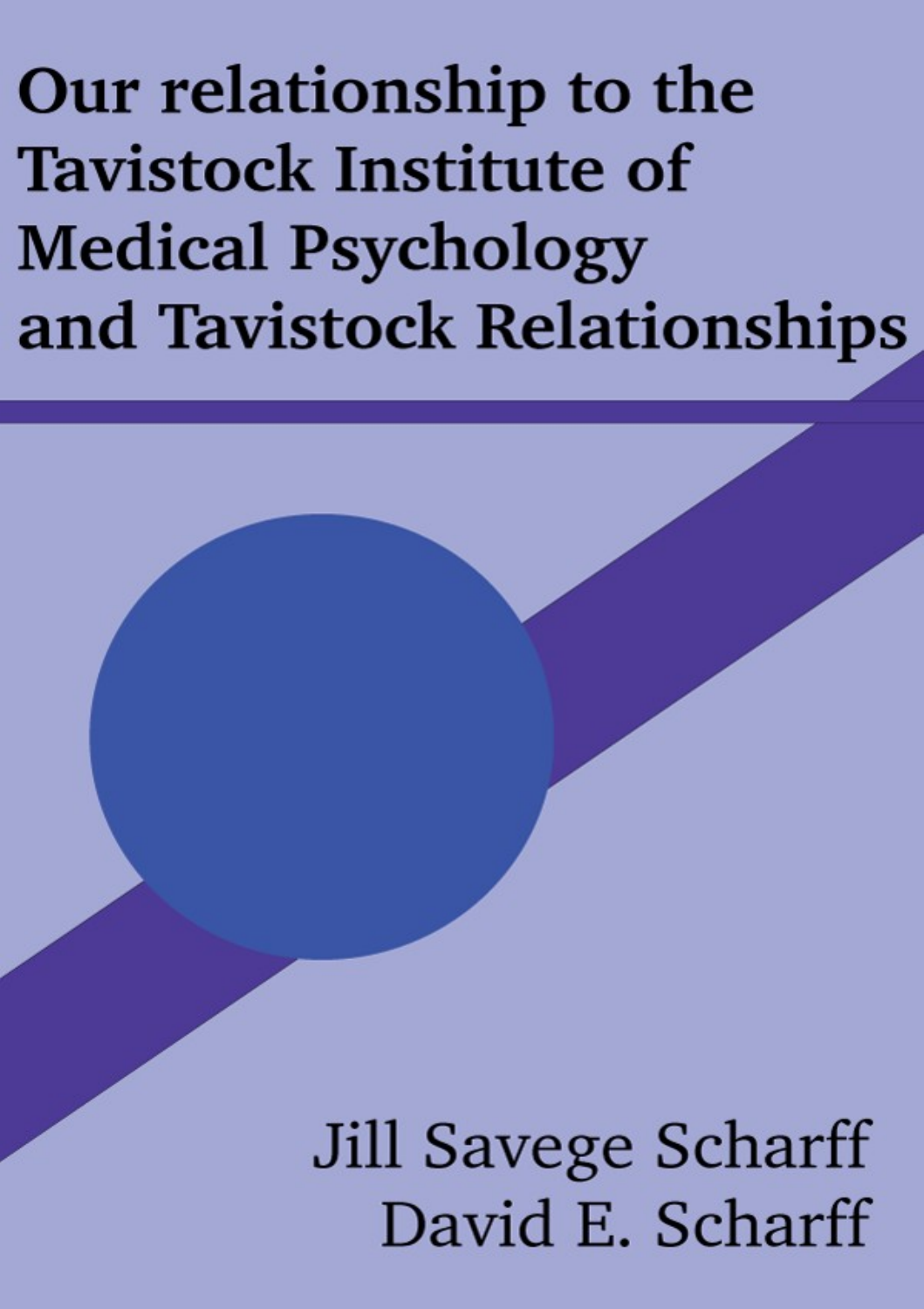**Our relationship to the Tavistock Institute of Medical Psychology and Tavistock Relationships**

**Jill Savege Scharff and David E. Scharff**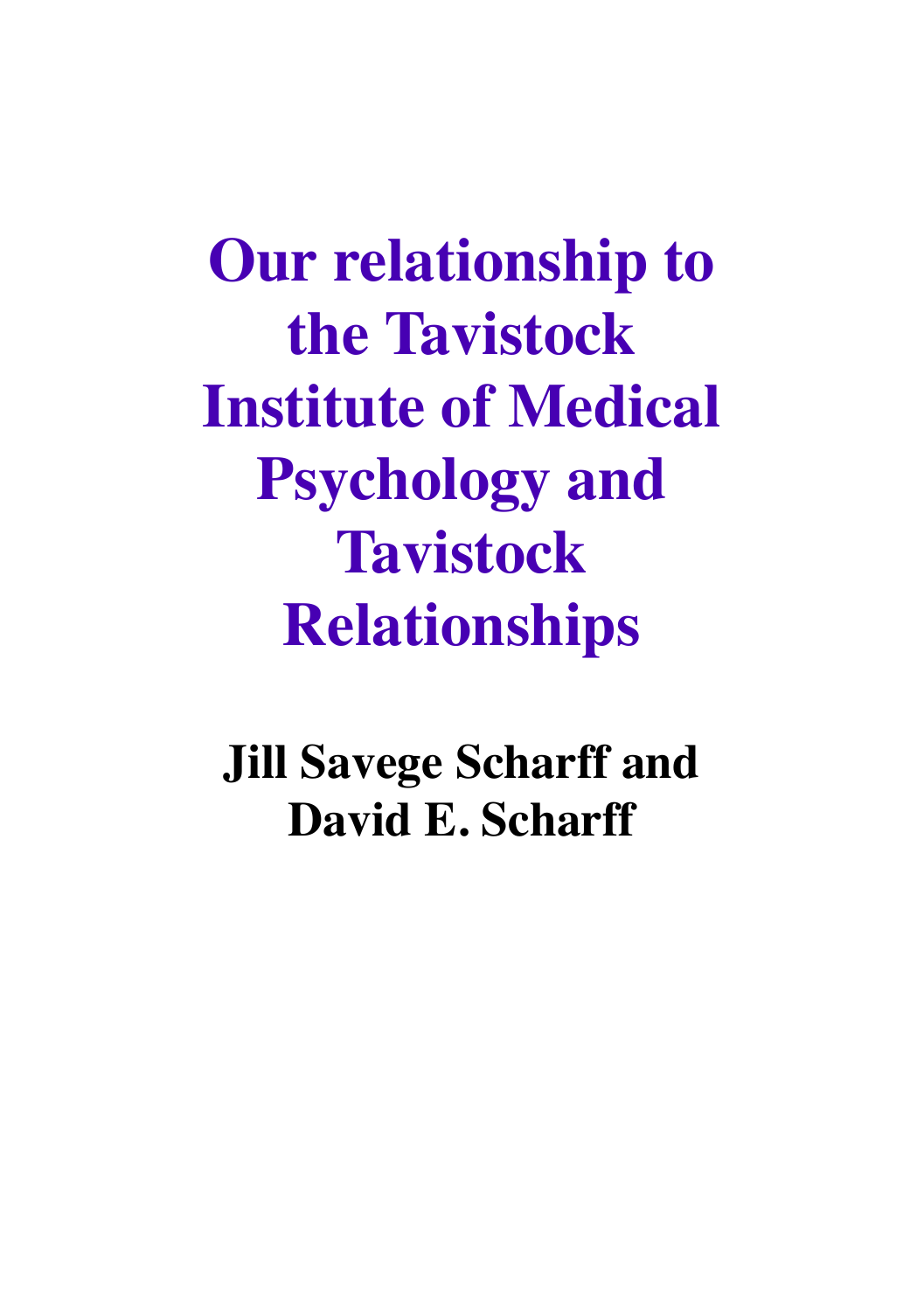Copyright © 2020 by Phoenix Publishing House

e-Book 2020 International Psychotherapy Institute

All Rights Reserved

This e-book contains material protected under International and Federal Copyright Laws and Treaties. This e-book is intended for personal use only. Any unauthorized reprint or use of this material is prohibited. No part of this book may be used in any commercial manner without express permission of the author. Scholarly use of quotations must have proper attribution to the published work. This work may not be deconstructed, reverse engineered or reproduced in any other format.

Created in the United States of America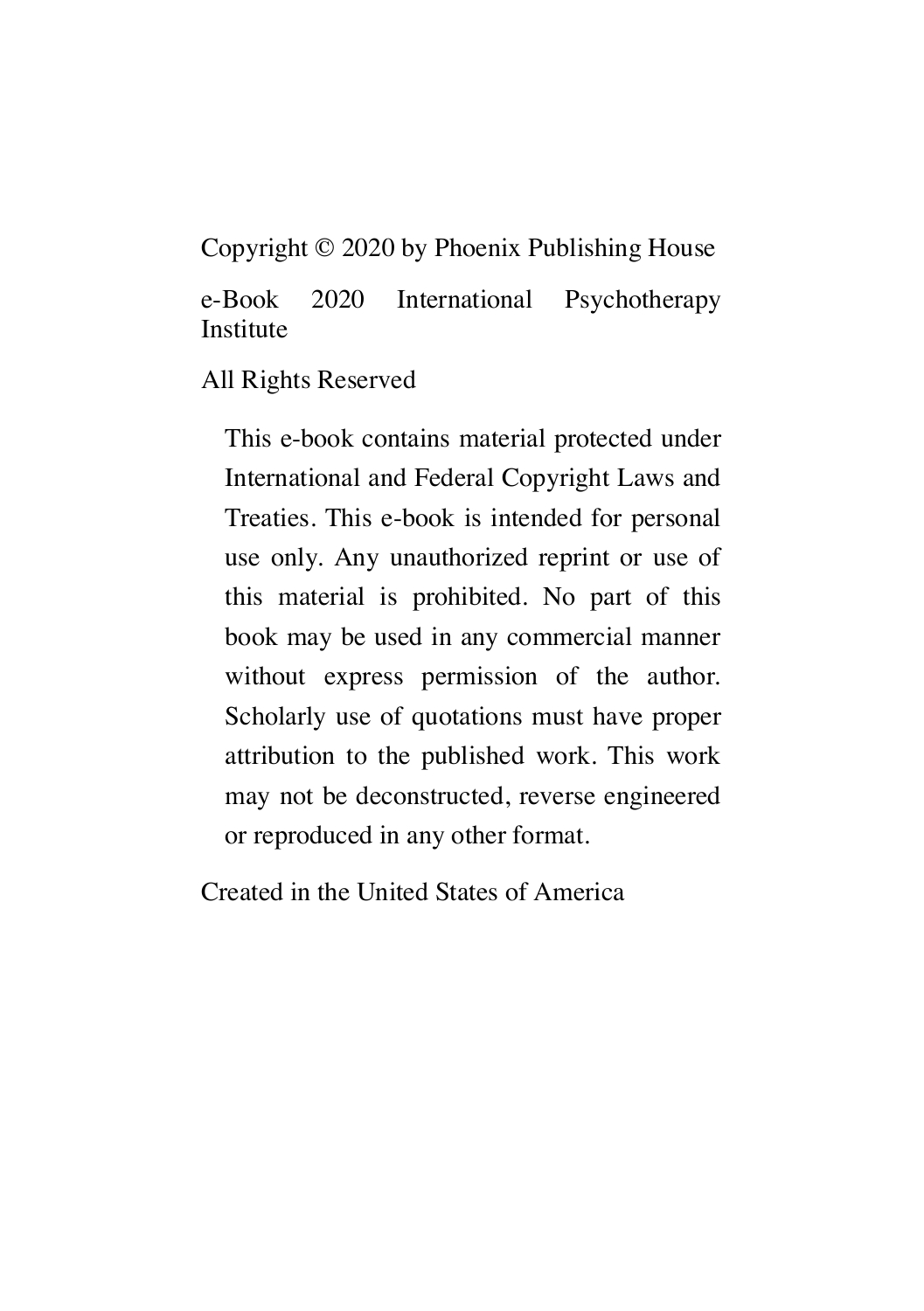# **Acknowledgements**

We'd like to thank Phoenix Publishing House [\(firingthemind.com\)](https://firingthemind.com/) for permission to publish this article from their journal, *Couple and Family Psychoanalysis* as an ebook on freepsychotherapybooks.org.

Savege Scharff, Jill & Scharff, David E. (2020). Our relationship to the Tavistock Institute of Medical Psychology and Tavistock Relationships *Couple and Family Psychoanalysis*[, 10, 186–190. doi:](https://firingthemind.com/product/cfp-v10n2/) 10.33212/cfp.v10n2.2020.186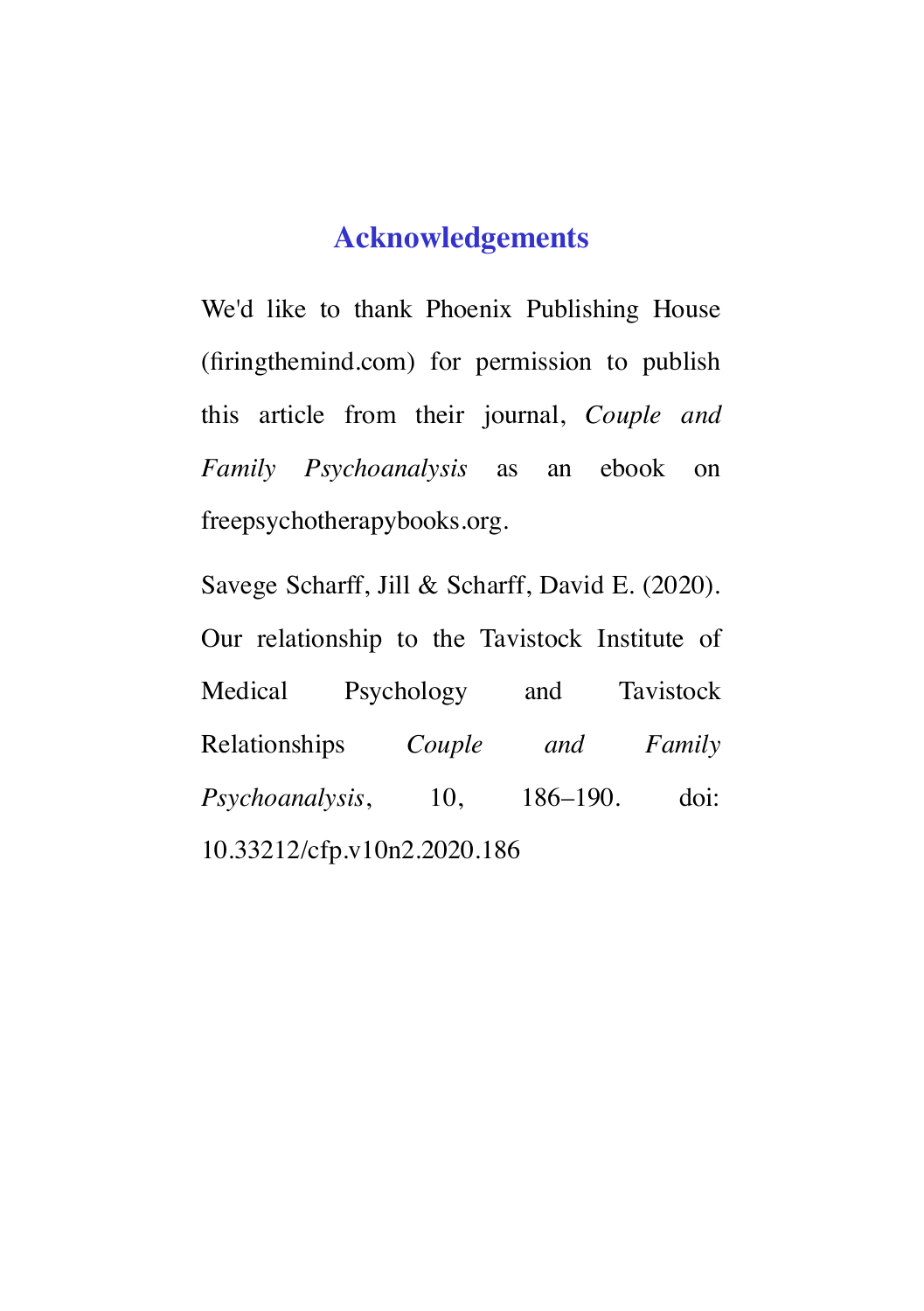It is with great pleasure that we congratulate the Tavistock Institute of Medical Psychology (TIMP) on its centenary and express gratitude for its support of couple and family psychoanalysis. Our current association with TIMP is primarily through its support of clinical work, teaching, and research on couple functioning: TIMP is the legal home of Tavistock Relationships (TR) and sponsors the journal Couple and Family Psychoanalysis. We are privileged to teach and learn with colleagues and friends at TR and to sit on the journal's International Advisory Board for which we submit and acquire articles—and successfully recruited the American editor of this volume, James Poulton. We are honoured to have been appointed as Senior Fellows of TR, a renowned centre for training, practice, and research in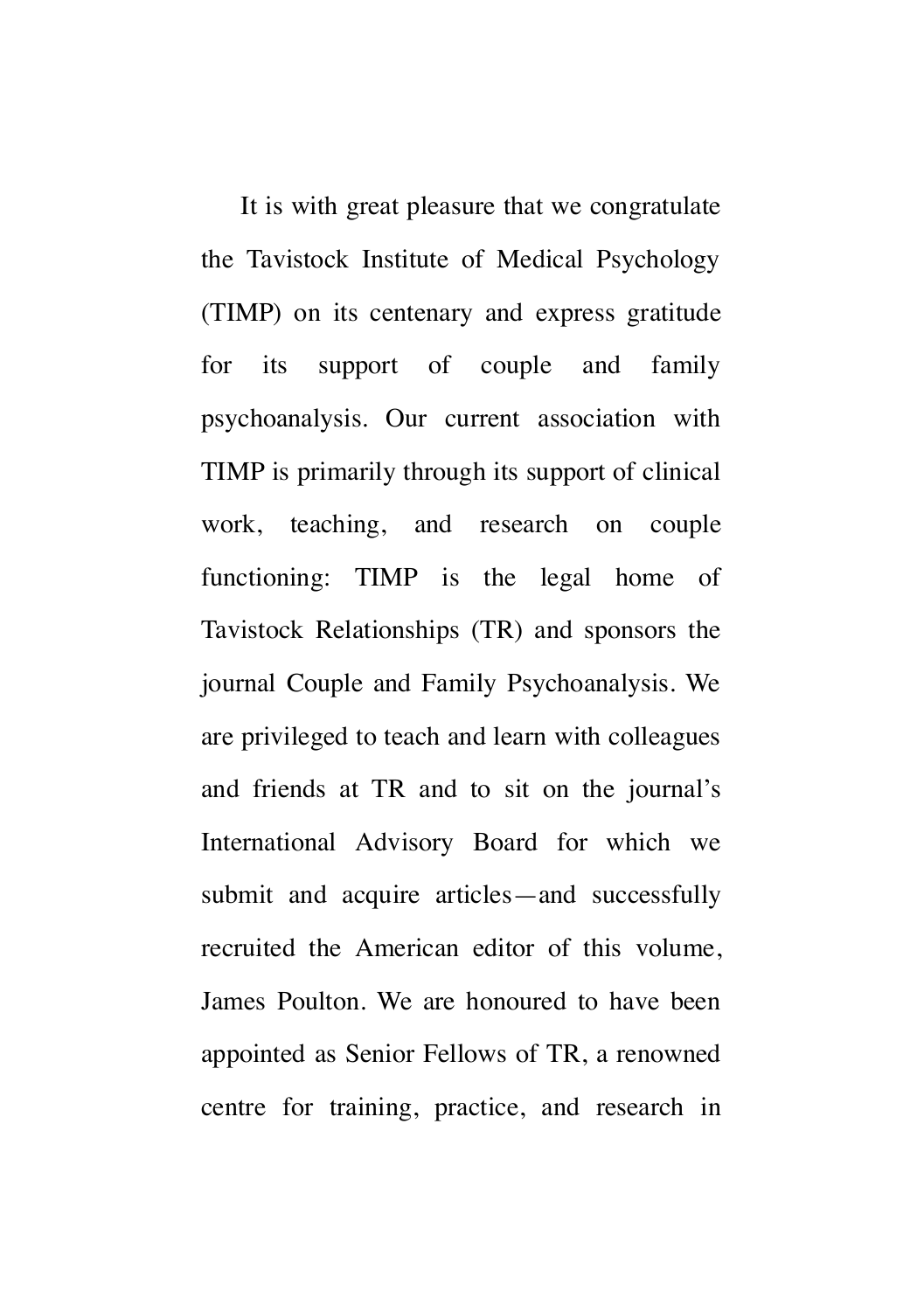couple therapy, and as Honorary Members of the Tavistock Institute of Medical Psychology (TIMP). These appointments reflect many years of active collaboration and mutual respect going back to the 1970s, before the name Tavistock Relationships had been conceived.

When we were employed at the Tavistock Clinic in 1972-1974, we participated in the work of the Tavistock Institute of Human Relations (TIHR), the independently funded corporate twin of the National Health Service-funded Tavistock Clinic (Dicks, 1970). It was within TIHR that TR was housed at that time, then called the Institute of Marital Studies (IMS), but neither of us made the connection even though it was housed in the same building. Unfortunately, we lost the opportunity to learn directly from stalwarts such as Douglas Woodhouse and Enid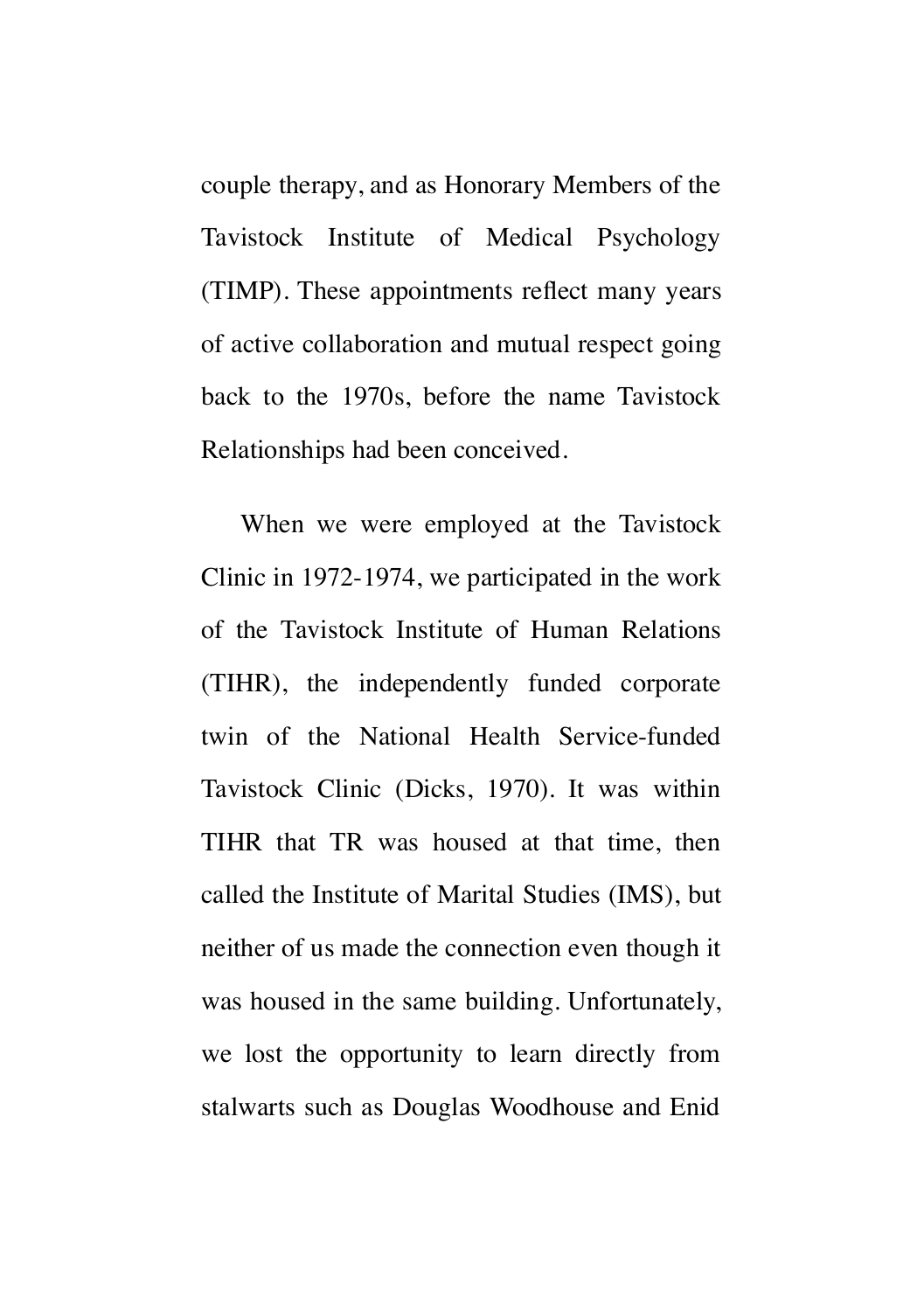Balint. Our association with IMS began later, after Chris Clulow took over the leadership in 1987.

# **In the beginning**

In 1972-1973, David Scharff left Washington DC to take a sabbatical year as an Honorary Senior Registrar at the Tavistock Clinic in order to learn object relations theory. Placed in the adolescent Department, he saw adolescent families and studied with Arthur Hyatt Williams, and reached out from there to learn from Robert Gosling, John Bowlby, and the marital therapist Henry Dicks, author of the seminal Marital Tensions (1967), who had been a consultant in the Adult Department, not connected with IMS, which now seems a curious disconnect in an institution full of inter-departmental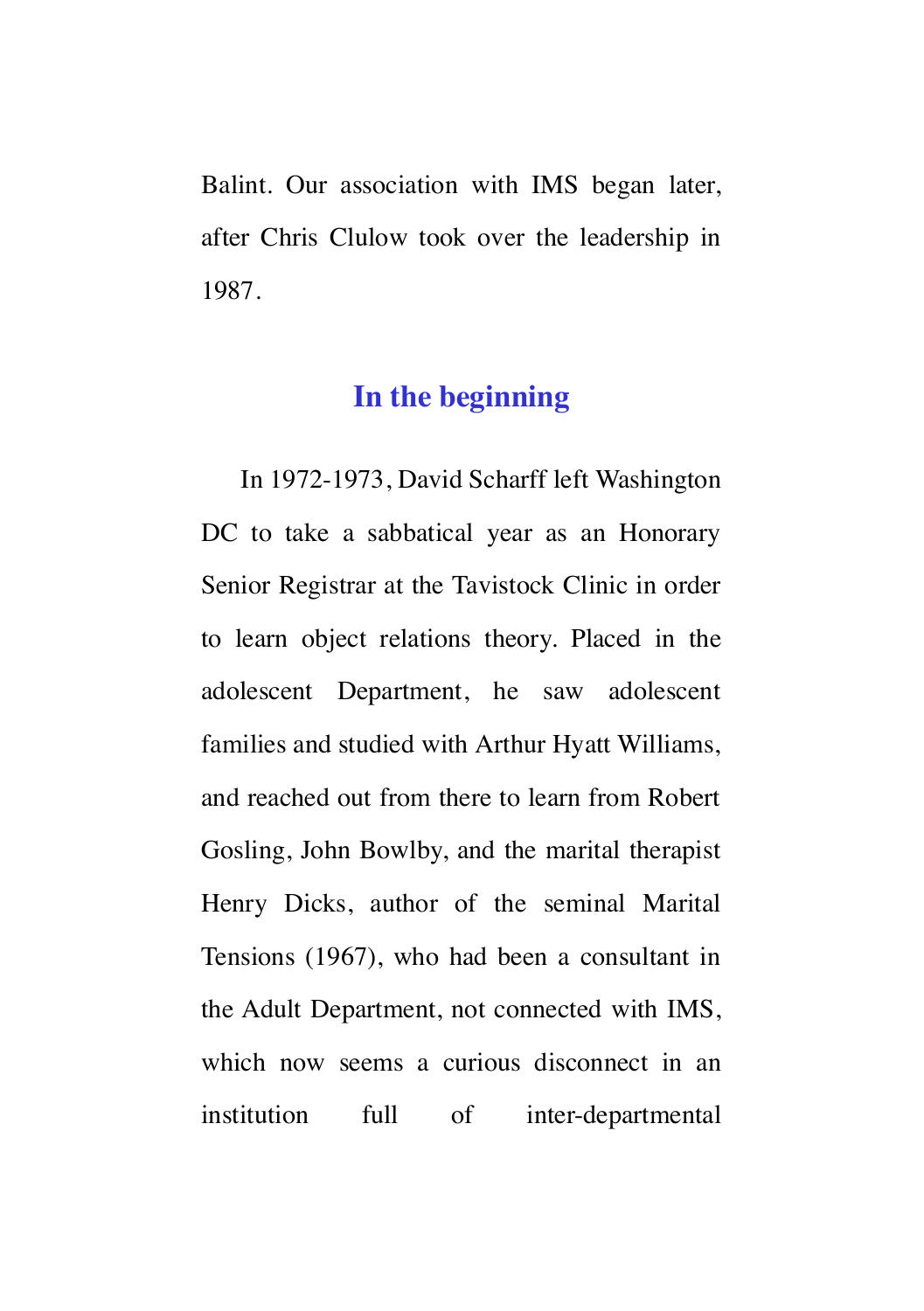collaboration. Like most National Health Service staff of the Tavistock Clinic, David crossed over to pursue interests at TIHR, in particular its Centre for Applied Social Research (CASR) and to its TIHR-Leicester University group relations training. David signed up for the two-week residential group relations conference in April of 1973. Jill Scharff, then Jill Savege, was at the Royal Edinburgh Hospital as senior registrar to consultant psychotherapist John (Jock) Sutherland who had retired to his homeland from his position as Medical Director of the Tavistock Clinic, a post he had held for the previous twenty-one years. In retirement, Jock chaired TIMP, and that is the first that Jill ever heard of the organization. Jock recommended Jill to enroll in that same Leicester conference to which David was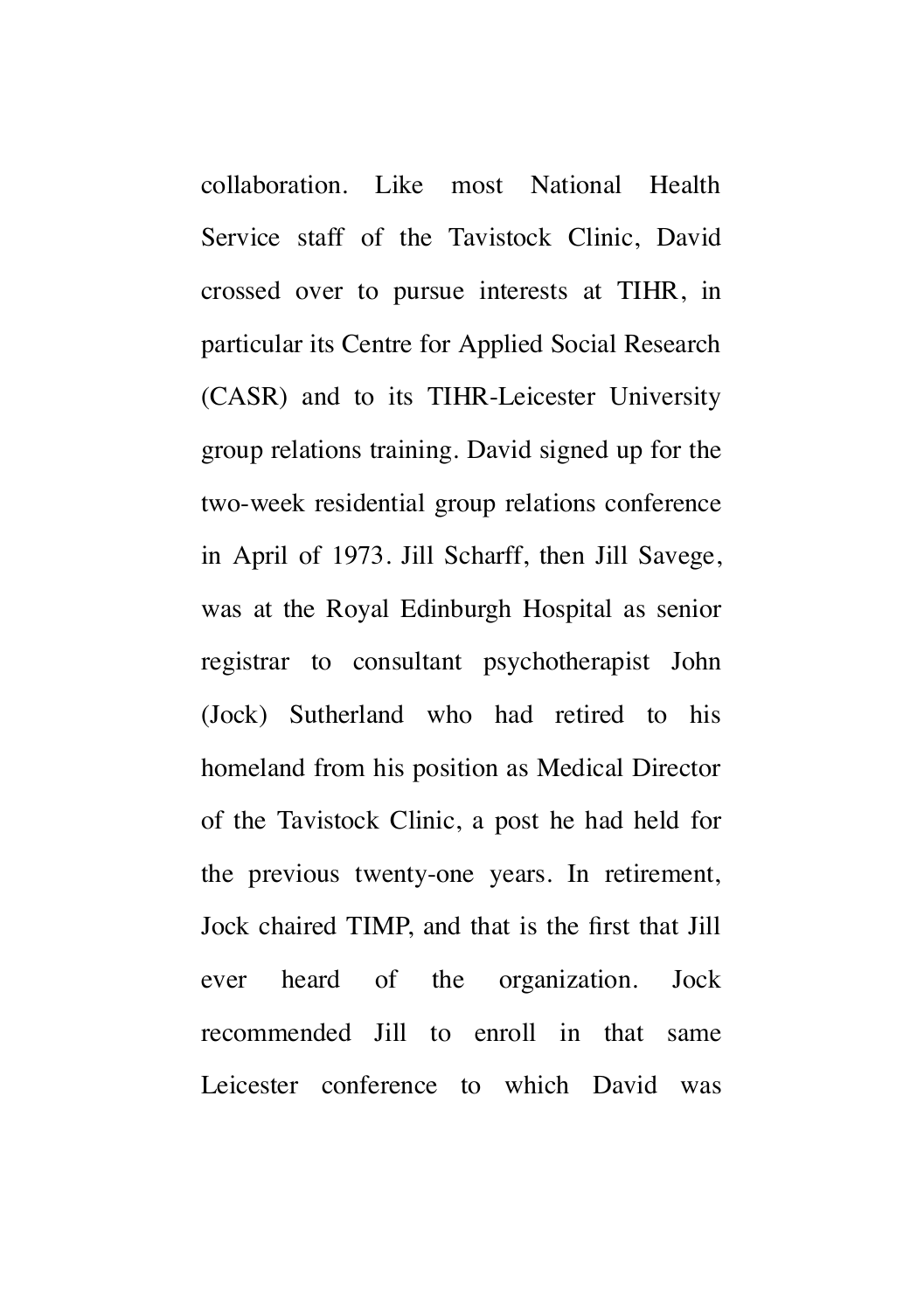headed. Also present were many members of the Tavistock Clinic Adolescent Department to which Jill was applying for a position. She found herself not only in a hothouse of a two-week job interview, but also in the same small group as David. So that is how we met—drawn together by shared interests and group forces in an intense experience of self-reflection, but pulled apart by distance and life circumstances.

### **Importing the TR teaching**

After Jill left the Tavistock Clinic and joined David in Washington DC in 1974 to become a couple, we developed our ideas about couple and family therapy in association with colleagues John Zinner and Roger Shapiro at the Washington School of Psychiatry (Savege Scharff, 1989) and went on to co-author our own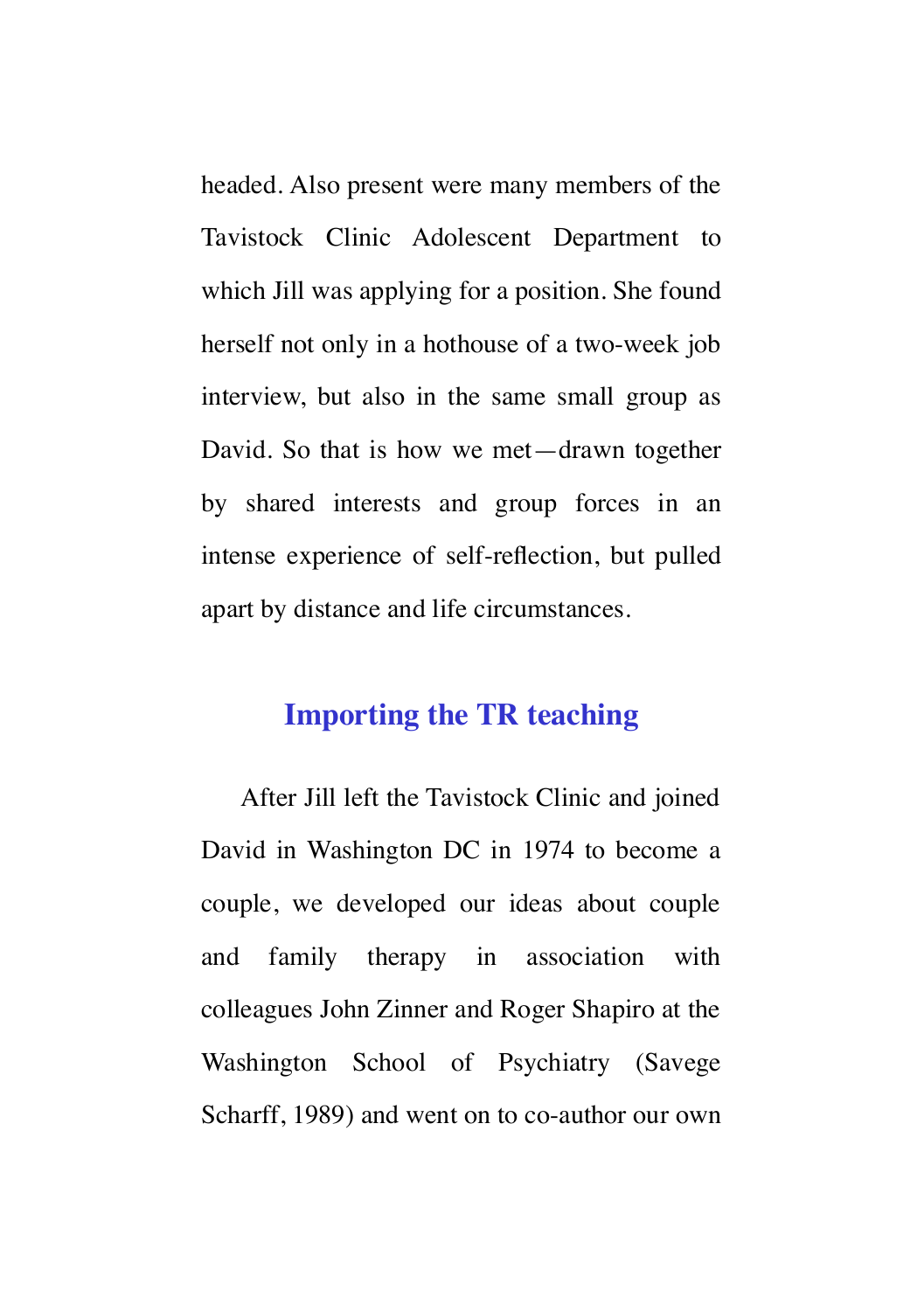books on object relations couple and family therapy (Scharff & Savege Scharff, 1987, 1991). In the 1980s, we found ourselves reaching back to London for access to the clinical teaching and research expertise of our colleagues at TR. We invited Stanley Ruszczynski, Deputy Director, and James Fisher to elaborate the TR signature concepts of shared unconscious phantasies and defences, infused with the brilliance of Bion and Meltzer (Ruszczynski, 1993; Ruszczynski & Fisher, 1995).

In 1994, we founded the International Psychotherapy Institute (IPI), a distance learning community with twelve founding faculty based around the United States and Panama. In due course, David invited Andrew Balfour, Chris Clulow, David Hewison, Mary Morgan, Chris Vincent, and others from TR to teach in the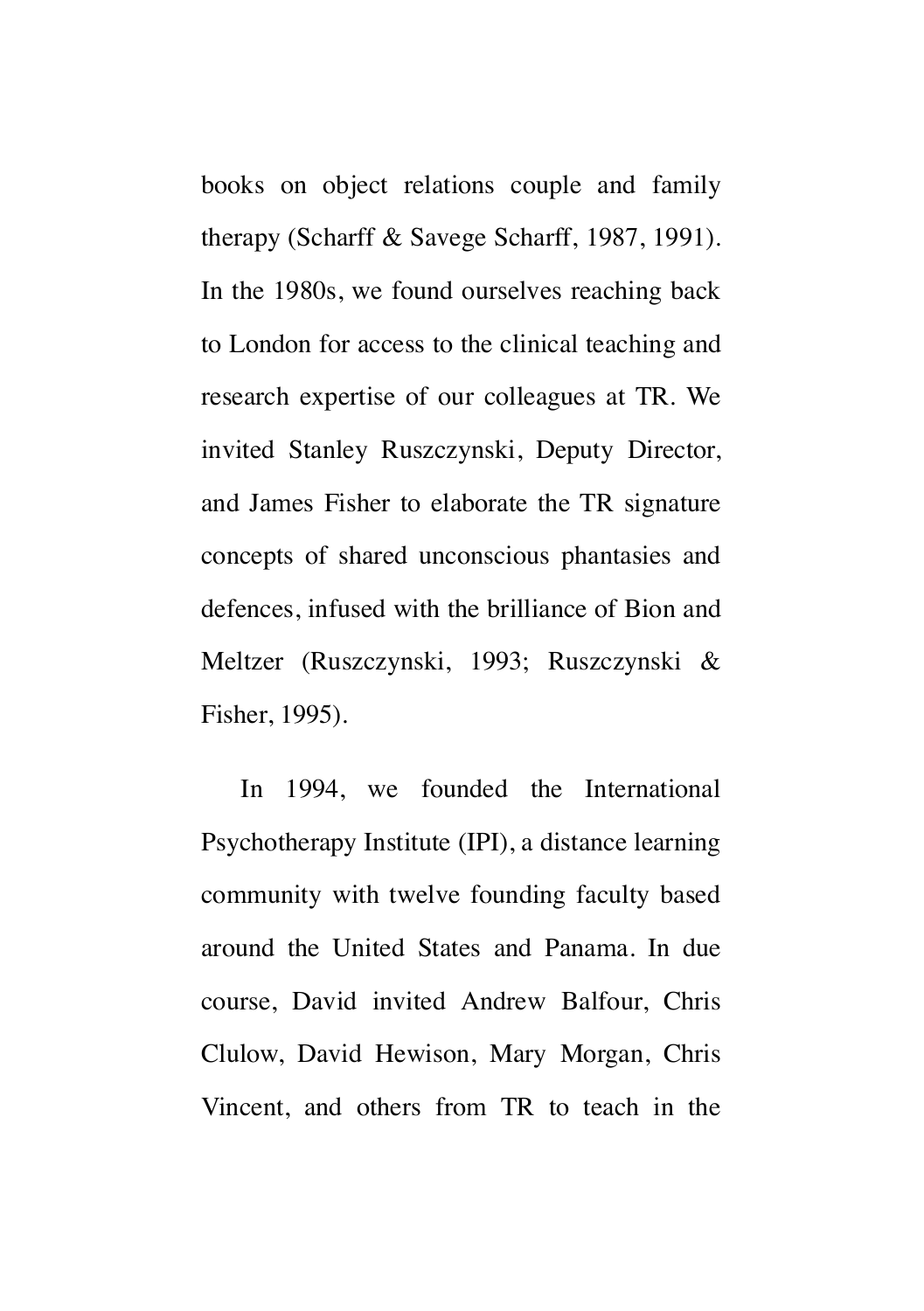videoconference couple therapy course he developed on the old Polycom videoconference system. Then David Hewison and David Scharff collaborated to design a TR/IPI course on couple therapy that IPI continues to this day. A group of TR trainees in London and IPI groups in Washington, Long Island, and Salt Lake City suffered through frequent technical difficulties in order to learn from an international array of psychoanalytic couple therapists. The London group had poor technical resources so their participation was interrupted for a period. For a few years we lost touch with TR, as we worked with colleagues in Panama, Germany, Australia, and Argentina. IPI reached out once more, reestablished contact and invited guests from TR to give lectures online and at conferences in Washington and Salt Lake City. For instance,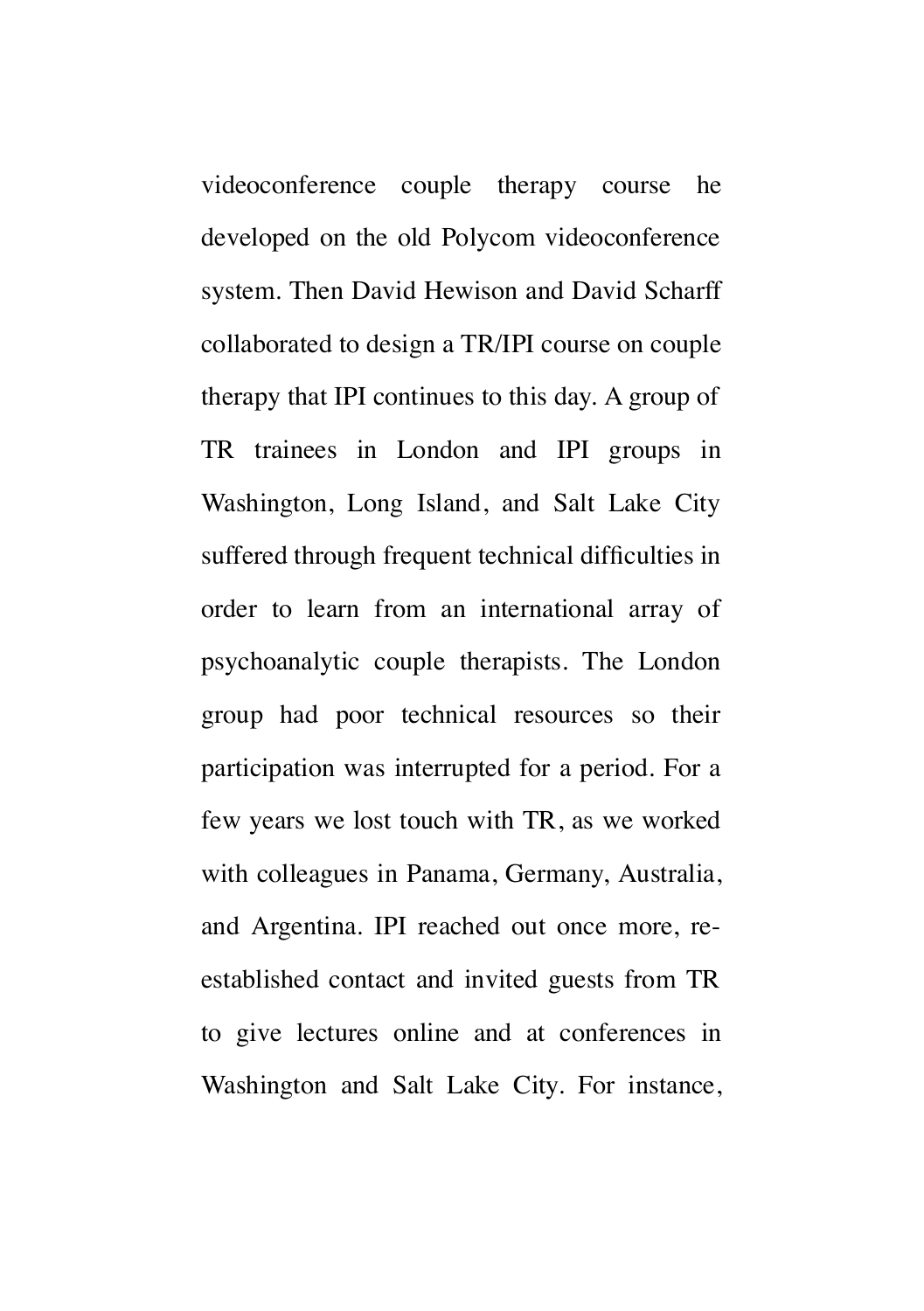Pierre Cachia and Jill Savege Scharff (2013a, 2013b) met on videoconference and subsequently co-authored papers for *Couple and Family Psychoanalysis*, another example of collaboration between IPI and TR.

## **Collaboration with TR**

We were then invited to co-design and staff summer institutes at TR premises in London. Students and faculty came from IPI and TR to create an international learning event around theory papers, clinical case presentations, and small discussion groups. Lectures online and at summer institutes led to the IPI/TR co-authored and co-edited publication *Psychoanalytic Couple Therapy* (Scharff & Scharff et al., 2014), which embodied the IPI/TR collaboration in print.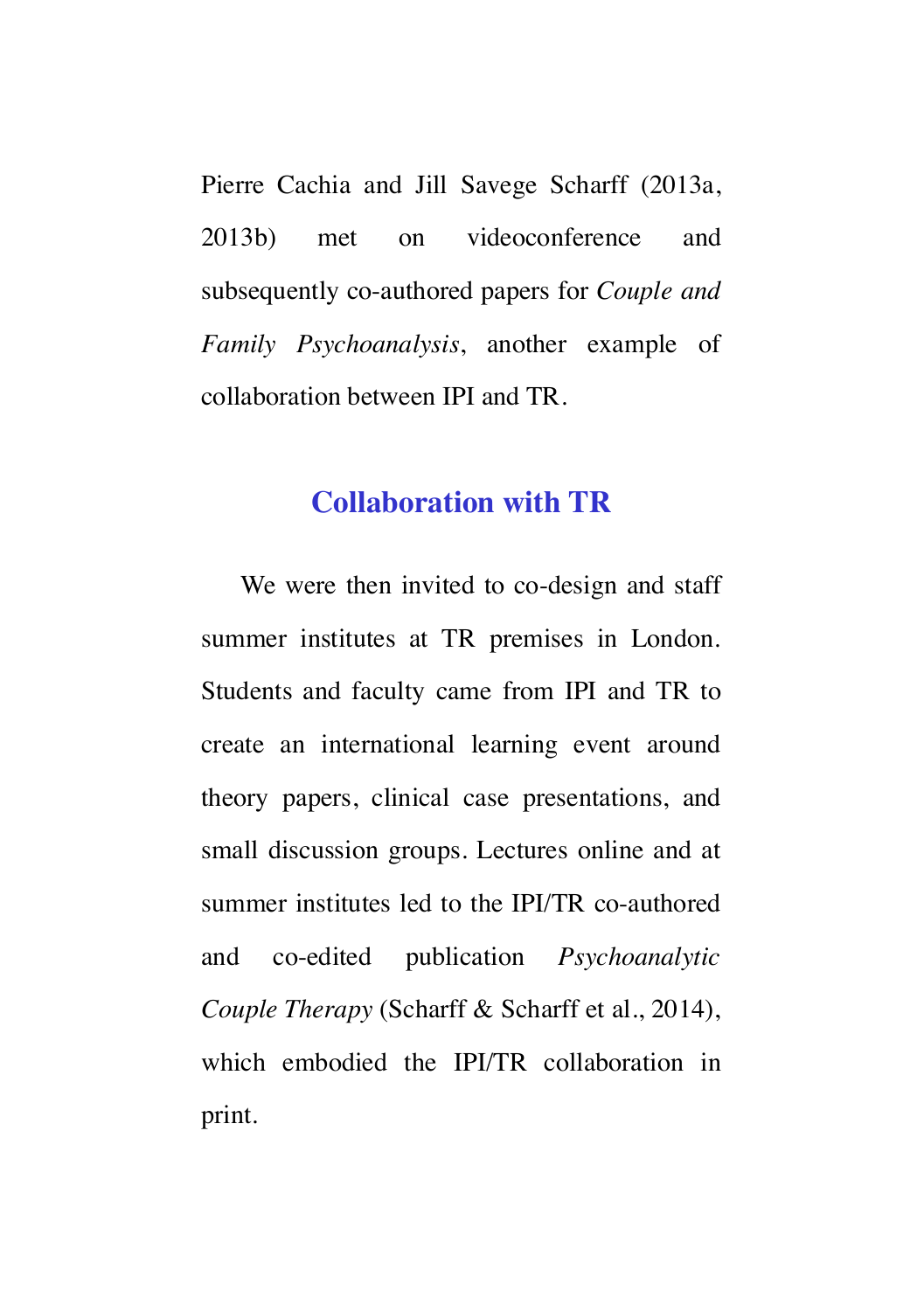Collaboration between the UK and USA is complicated by competing interests, cultural differences in history, and personal style. TR colleagues tend to read well-crafted papers, whereas David and Jill prefer to speak off the cuff or from PowerPoint. Colleagues from IPI and TR both find value in presenting clinical cases from observation of clinical process, but we sometimes use videotaped interviews in our teaching, and we sense that there is some discomfort with that in Europe. As child analysts, we are interested in family therapy as much as in couple therapy, whereas TR invests in couple relationship therapy, although it has increasingly applied this core practice to develop other interventions affecting family functioning (Balfour et al., 2019). Although we may differ in being drawn to one or another concept, for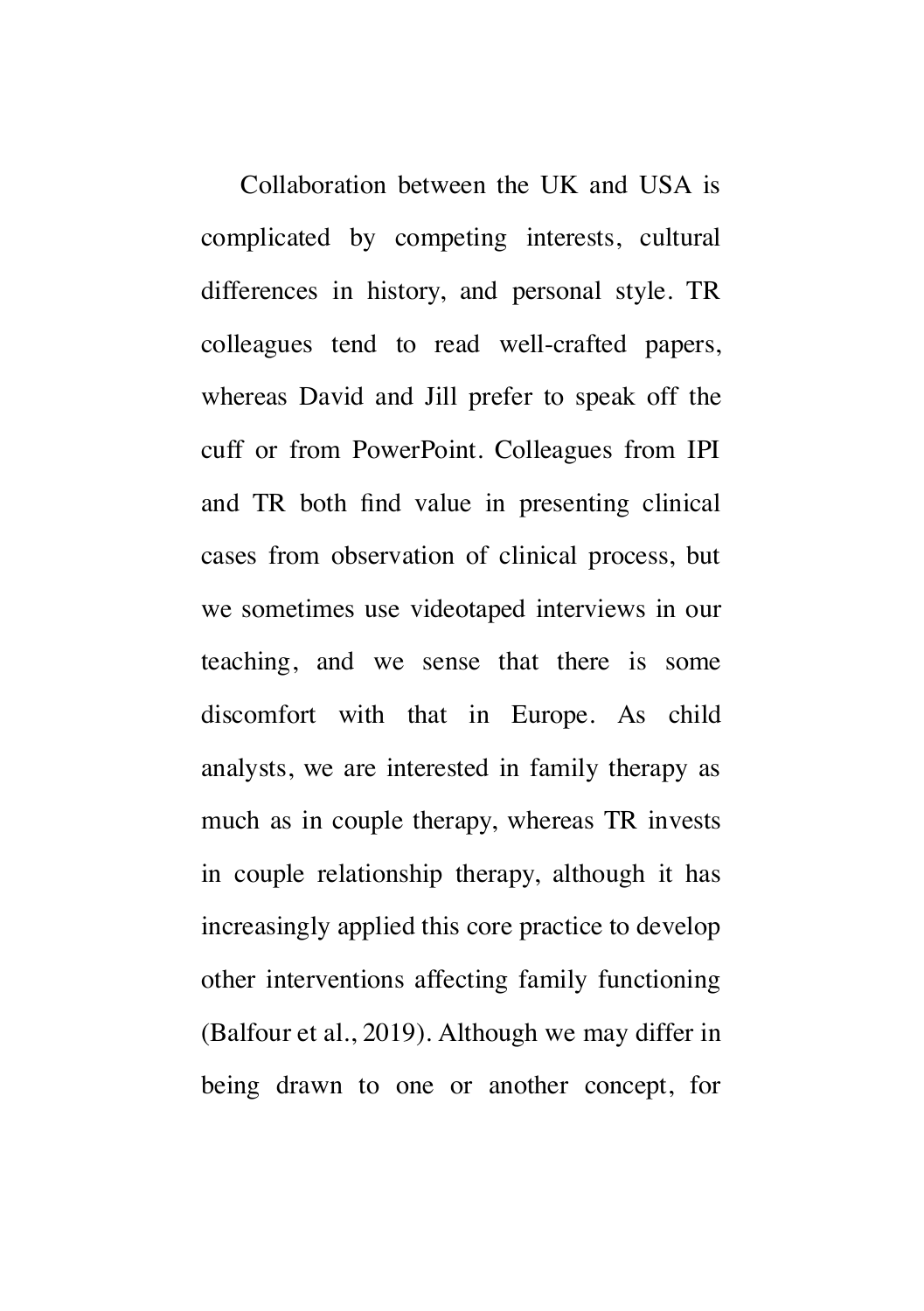instance to unconscious phantasy or internal object relationships as explanatory principles, we agree on their joint effect in shaping personality, determining intimate relating, and providing leverage for therapeutic change in the couple relationship. Our share interest in a psychoanalytic approach, in the importance of the couple relationship at the centre of the family and the individual, gives us a secure base from which to appreciate difference and find commonality.

Thanks to our work with family therapy colleagues in Panama and Argentina, we learned of the link theory of Pichon Rivère. We found it to be a marvellous extension of object relations theory, placing the individual in a societal and generational network of mutual influence. We first introduced the link theory and its impact on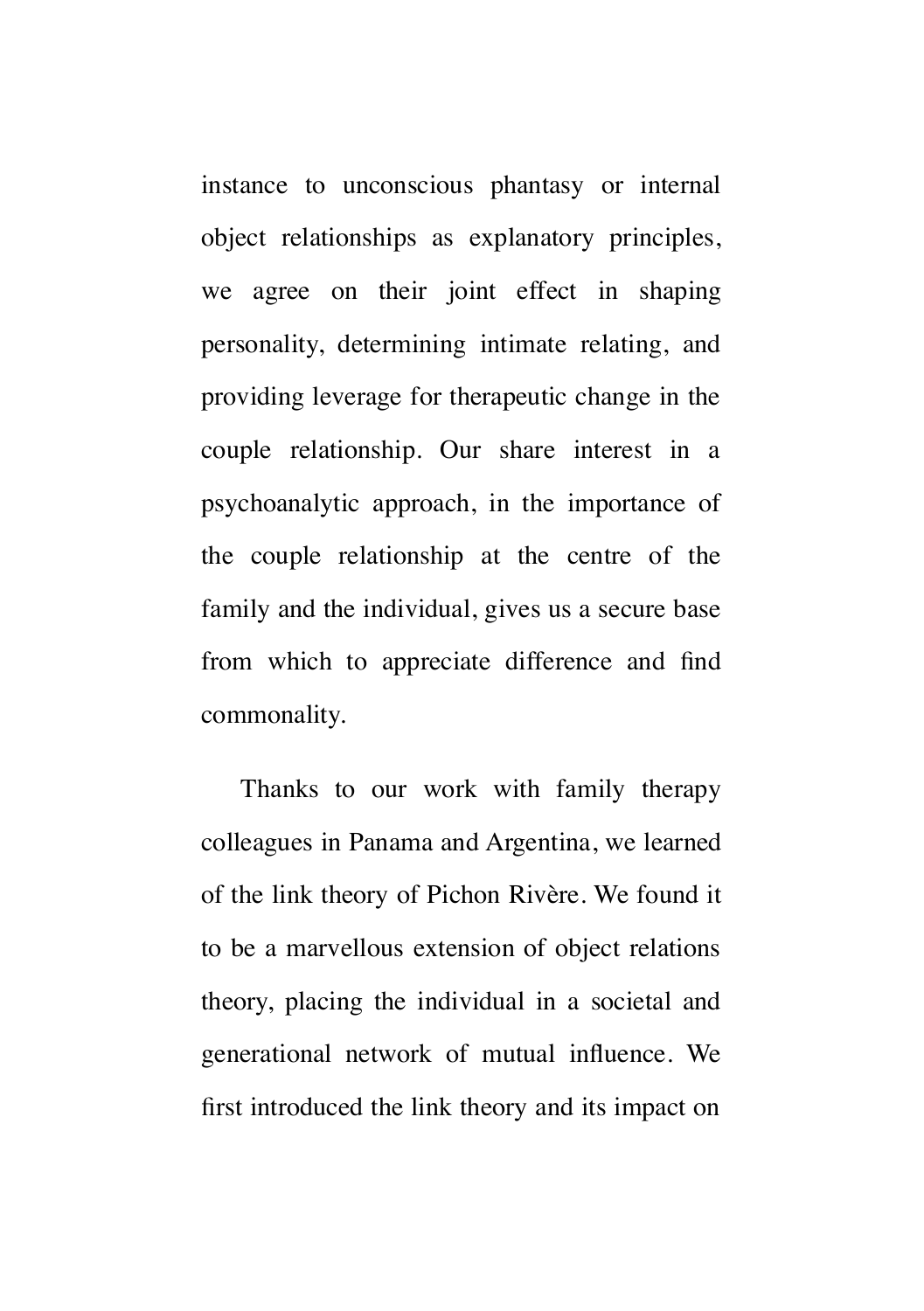couple and family development in The Interpersonal Unconscious, reviewed by TR's Chris Clulow (Scharff & Savege Scharff, 2011; Clulow, 2012). Intrigued by link theory, TR colleagues convened a one-day conference at TR in 2013, co-sponsored by TR and the International Association of Couple and Family Psychoanalysis (IACFP) at which David was given an integrative role. The material of this conference—featuring Mary Morgan of TR, Rosa Jaitin, Ana Maria Nicolò and Sonia Kleiman of IACPF, René Kaës as distinguished guest—was published in *Couple and Family Psychoanalysis 6*(2) in the autumn of 2016.

In 2019, a day-long institute put together by the International Psychoanalytic Association Committee on Couple and Family Psychoanalysis (COFAP) and TR, and including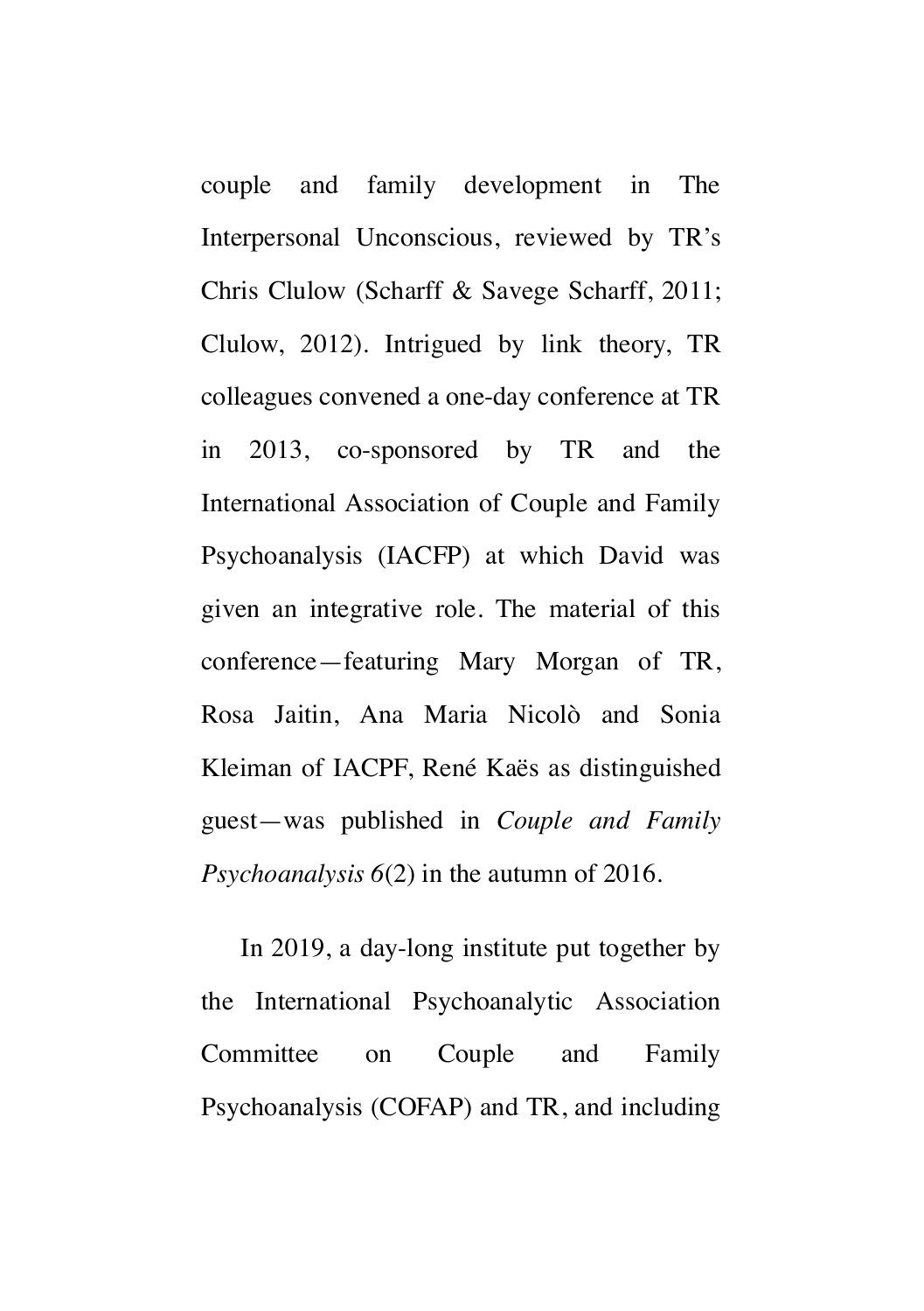IPI and IACFP as nominal co-sponsors, was held in a beautiful building in Marylebone next door to TR's new premises on Hallam Street. Colleagues from IPI who joined TR and IACFP colleagues from Europe and Israel to explore and debate the concept of unconscious phantasy in couple dynamics and treatment reported that this was one of the most stimulating of recent joint projects. We are always impressed as the entrepreneurial spirit and business savvy that enables TR to thrive as a centre of excellence in the teaching, clinical practice and research of psychoanalytic couple therapy, even though Great Britain has moved in the CBT direction. It was gratifying to see how well the move from Warren Street to Hallam Street had worked out.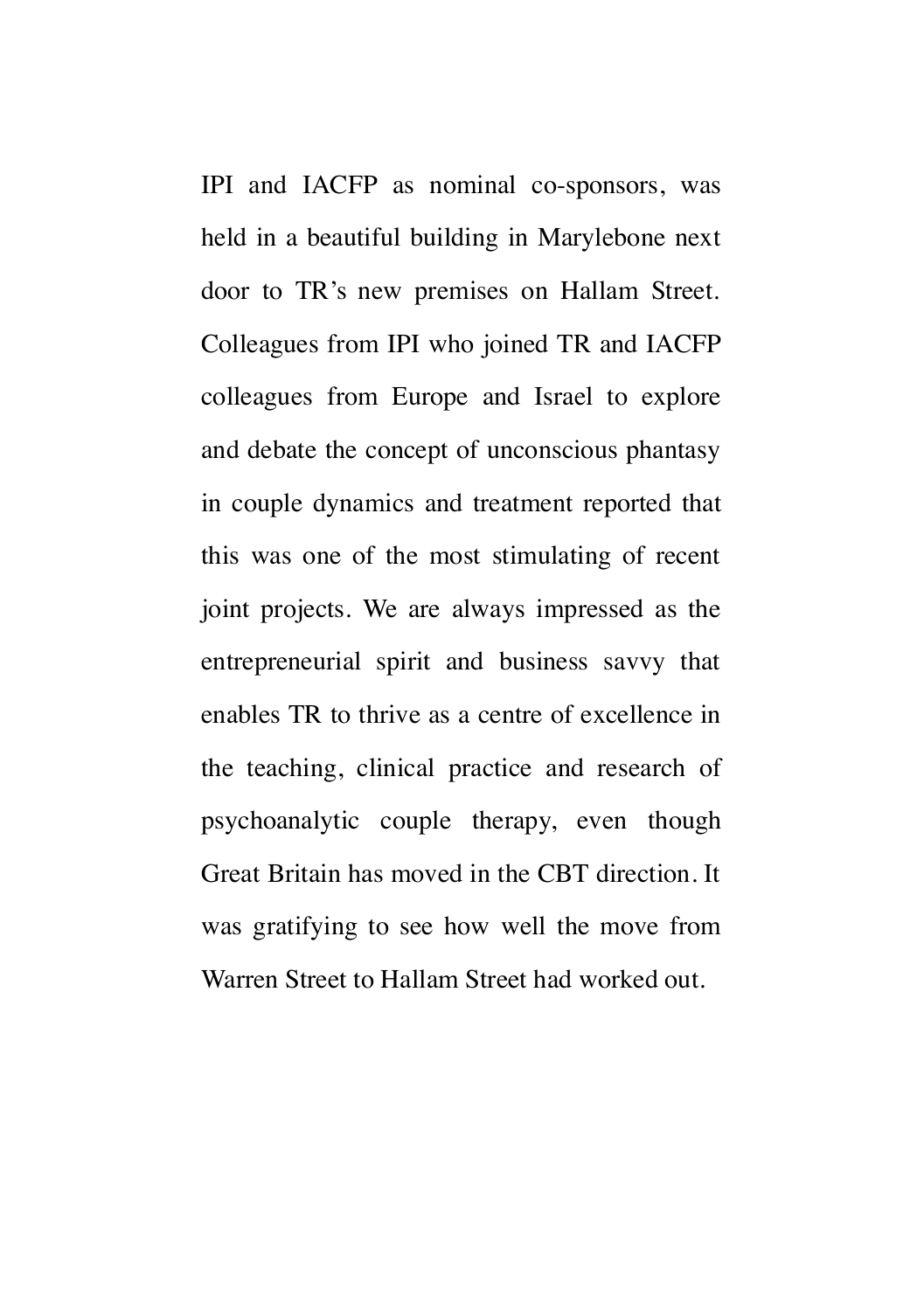#### **Expanding directions**

The collaboration between IPI and TR crossed new frontiers as David Scharff invited TR colleagues Chris Clulow, Damian McCann, Mary Morgan, and Amita Sehgal to teach with us at the continuous psychoanalytic couple and family therapy training course in collaboration with Peking University Counselling Department in Beijing, and on the online course for couple therapists at the International Psychotherapy School directed by Tatiana Onikova in Moscow. With David Scharff's appointment as Chair of COFAP, the IPA's Committee on Couple and Family Psychoanalysis on which Mary Morgan serves, their collaboration grew. It was Jill Scharff's great pleasure to review for this journal Mary Morgan's outstanding textbook A Couple State of Mind (2019) published in the Library of Couple and Family Psychoanalysis by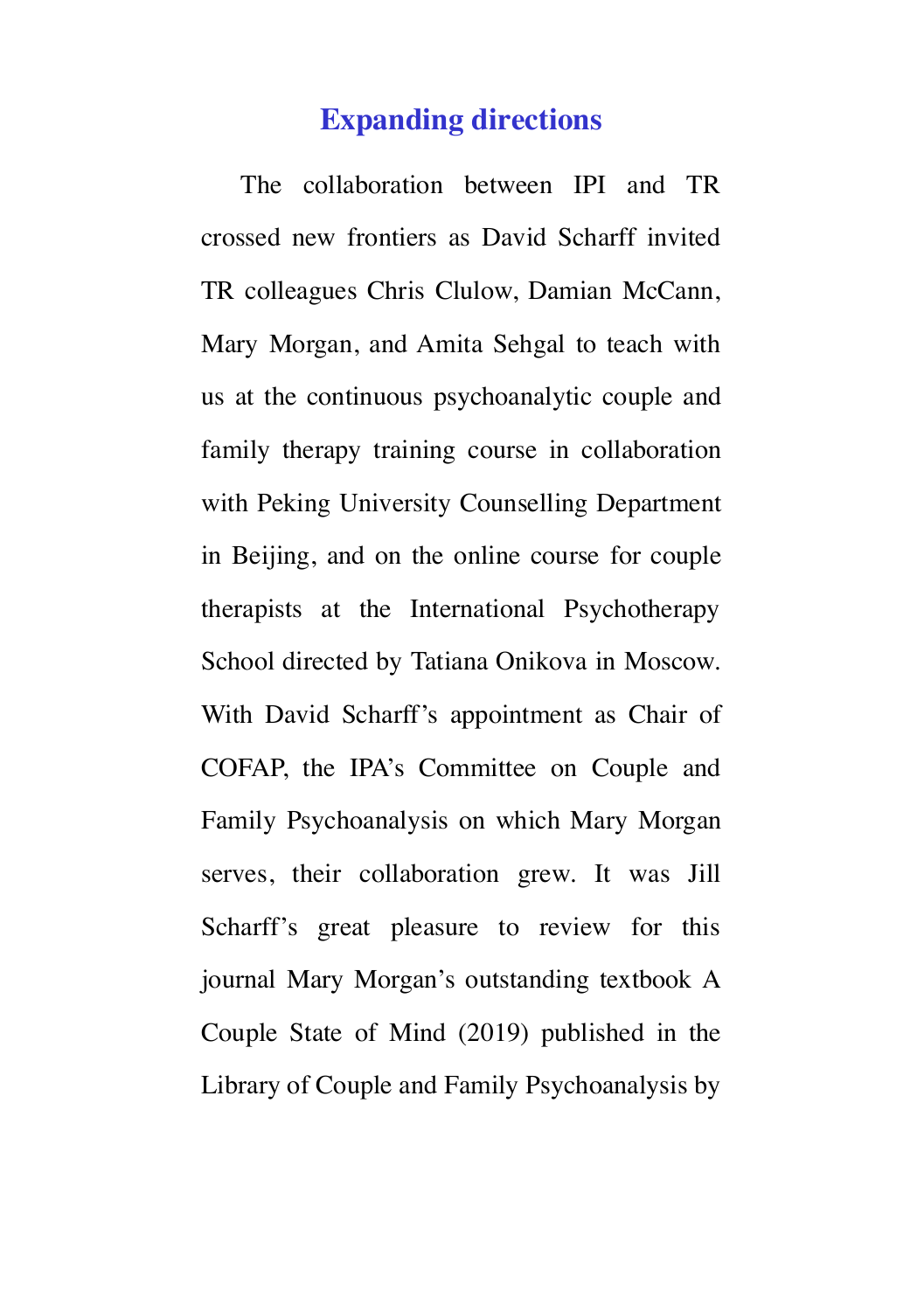Routledge, a series co-edited by Susanna Abse, Brett Kahr, Chris Clulow of Tr, and David Scharff of IPI. With the impetus of COFAP, collaboration between TR and IPI presenters and authors continues through arranging international conferences and edited publications (Benioff & Morgan, in preparation; Keogh & Palacios, 2019; Scharff and Palacios, 2017; Scharff & Vorchheimer, 2017; Zeitner, in preparation). We congratulate the Tavistock Institute of Medical Psychology on its centenary, the work of its operational unit, Tavistock Relationships, and its sponsorship of this journal. We look forward to many more years of pleasure and inspiration from our transatlantic association.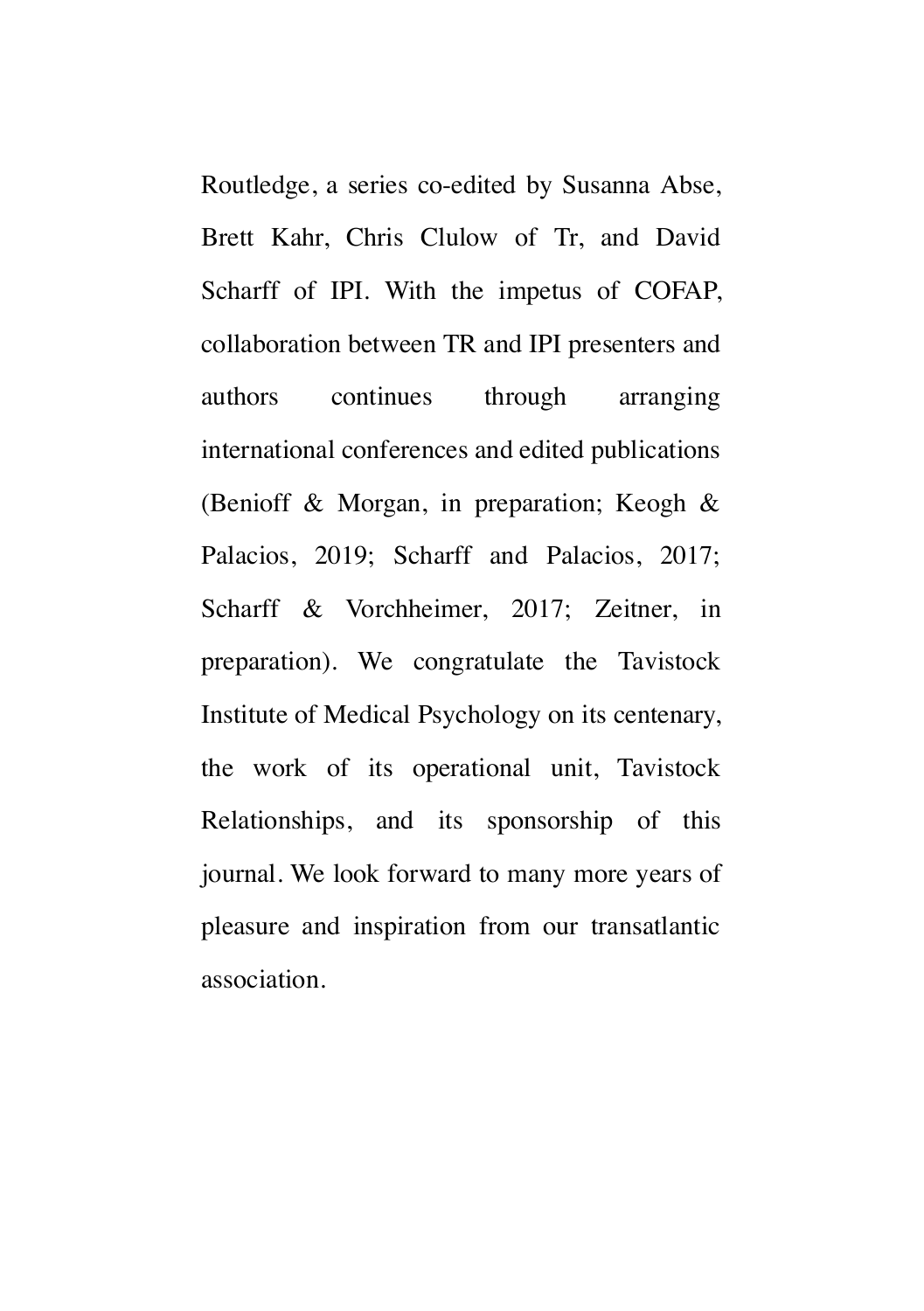#### **References**

- Balfour, A., Clulow, C., & Thompson, K. (Eds.) (2019). *Engaging Couples: New Directions in Therapeutic Work with Families*. London: Routledge.
- Benioff, L., & Morgan, M. (in preparation). *Who Is the Couple? Who Is the Family?* Oxford: Routledge.
- Cachia, P., & Savege Scharff, J. (2013a). A couple who lost joy. *Couple and Family Psychoanalysis, 3*(1): 72–86.
- Clulow, C. (2012). Review. *The Interpersonal Unconscious* by David E. Scharff & Jill Savege Scharff. *Couple and Family Psychoanalysis 2*(2): 261–263.
- Dicks, H.V. (1967) *Marital Tensions: Clinical Studies Towards a Psychoanalytic Theory of Interaction*. London: Routledge & Kegan Paul.
- Dicks, H.V. (1970). *Fifty Years of the Tavistock Clinic*. London: Routledge & Kegan Paul.
- Keogh, T. & Palacios, E. (2019). *Interpretation in Couple and Family Psychoanalysis: Cross-*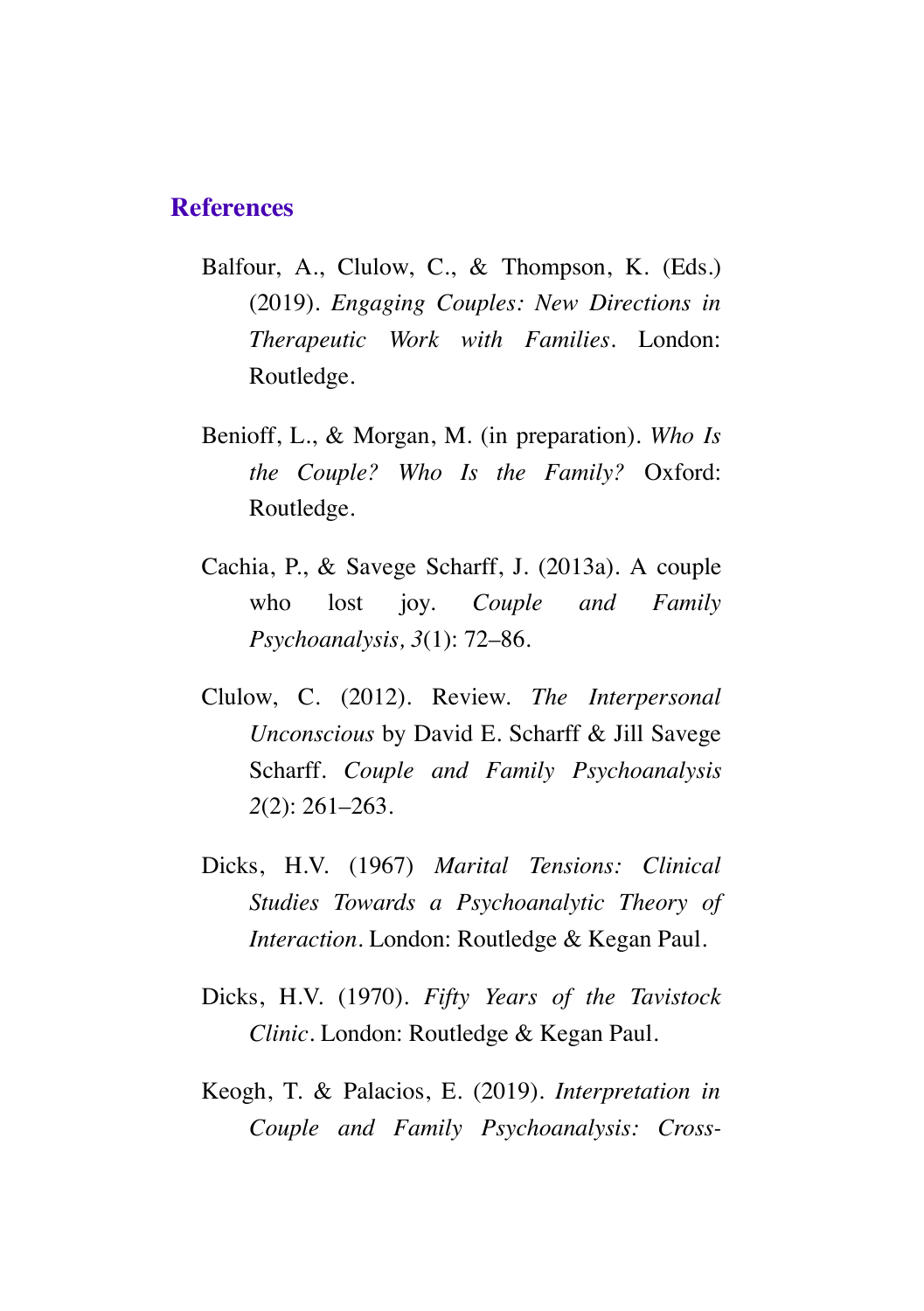*Cultural Perspectives*. Oxford: Routledge.

- Morgan, M. (2019). *A Couple State of Mind: Psychoanalysis of Couples and the Tavistock Relationships Model.* Oxford: Routledge.
- Ruszczynski, S. (1993). *Psychotherapy with Couples: Theory and Practice at the Tavistock Institute of Marital Studies*. London: Karnac.
- Ruszczynski, S. & Fisher, J. (Eds.) (1995). *Intrusiveness and Intimacy in the Couple*. London: Karnac.
- Savege Scharff, J. (1989). *Foundations of Object Relations Family* Therapy. Northvale, NJ: Jason Aronson.
- Scharff, D.E. & Palacios, E. (2017). *Family and Couple Psychoanalysis: A Global Perspective*. London: Karnac.
- Scharff, D.E. & Savege Scharff, J. (1987) *Object Relations Family Therapy*. Northvale, NJ: Jason Aronson.
- Scharff, D.E. & Savege Scharff, J. (1991) *Object Relations Couple Therapy*. Northvale, NJ: Jason Aronson.